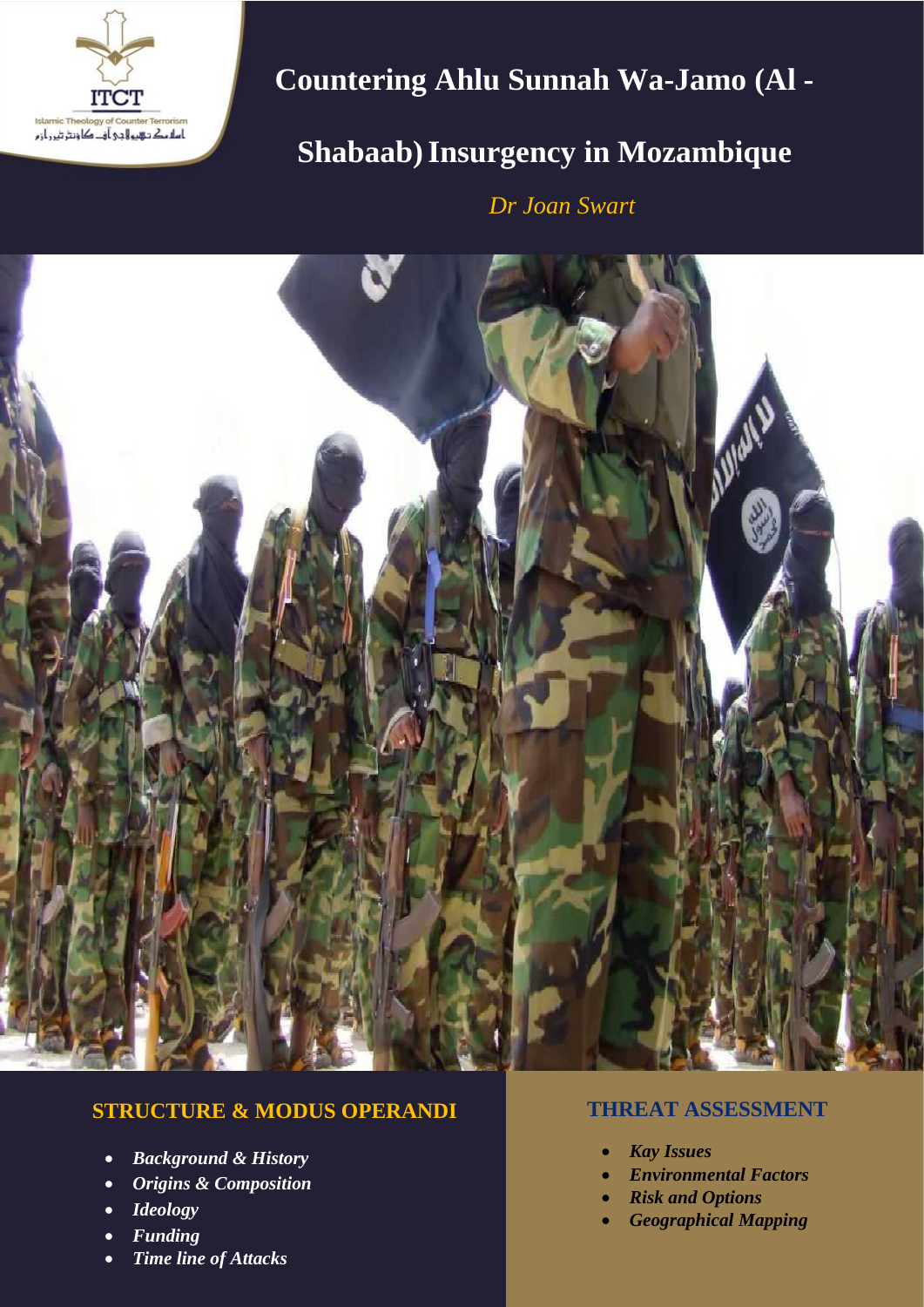#### **Executive Summary**

By investigating the factors that contribute to and the risks posed by the series of armed insurgent attacks by Ahlu Sunnah Wa-Jamo (ASWJ), also locally known as Ansar al-Sunna and **Al-Shabaab**, since October 2017 in the Cabo Delgado Province of Mozambique, this report aims to discuss the context and propose ideas for effective counter-insurgency measures with a minimally intrusive military footprint.

Since Q3 2017, and up to early December 2018, analysts have recorded 51 attacks that appear to be growing in intensity and lethality, despite the arrest of almost 500 suspects.<sup>1</sup> The group's activities pose a potentially devastating threat to the promise of lucrative on- and off-shore gas exploration and extraction operations by multinational corporations such as Anadarko and ExxonMobil, in addition to terrorizing local populations.

The suggestions focus on installing a small specialized military presence, intelligence gathering capabilities, multi-party liaisons, anti-smuggling operations, and cross-border cooperation to curtail the ability of ASWJ to terrorize civilians, imprint their radical Islam ideology and conduct organized crime activities.

#### **Background and History of the Group:**

Ahlu Sunnah Wa-Jamo/Ansar al-Sunna (Shabaab), from here on referred to as ASWJ, is an Islamic militant group formed in 2015 and primarily active in the Cabo Delgado province of Mozambique. According to local sources, the two most prominent leaders were Nur Adremane and Jafar Alawi, both from Mocimboa da Praia.<sup>2</sup> Not a lot is known about the two men, but sources believe that they were influenced by followers of the radical Kenyan cleric Aboud Rogo who was linked to the 1998 US embassy bombings in Nairobi and Dar es Salaam and accused of being a financier for al-Shabaab in Somalia before assassinated in Mombasa in 2012.<sup>3</sup>

#### **Origins and Composition:**

<sup>3</sup> West, Sunguta. "Ansar al-Sunna: A New Militant Islamist Group Emerges in Mozambique."*Terrorism Monitor*, vol 16 issue 12 (2018): 5-7.



<sup>1</sup>Pirio, Gregory; Pittelli, Robert; and Adam, Yussuf. "The Emergence of Violent Extremism in Northern Mozambique*.*"*Africa Center for Strategic Studies*, March 25, 2018. Accessed on December 12, 2018. https://africacenter.org/spotlight/theemergence-of-violent-extremism-in-northern-mozambique/

<sup>2</sup>Opperman, Jasmine. "Ahlu Sunnah Wa-Jamo/Ansar al-Sunna (Shabaab) – Mozambique."*Islamic Theology of Counter Terrorism*, 2018. Accessed on December 10, 2018. http://www.itct.org.uk/archives/itct\_terrorist\_net/ahlu-sunnah-wa-jamoansar-al-sunna-shabaab-mozambique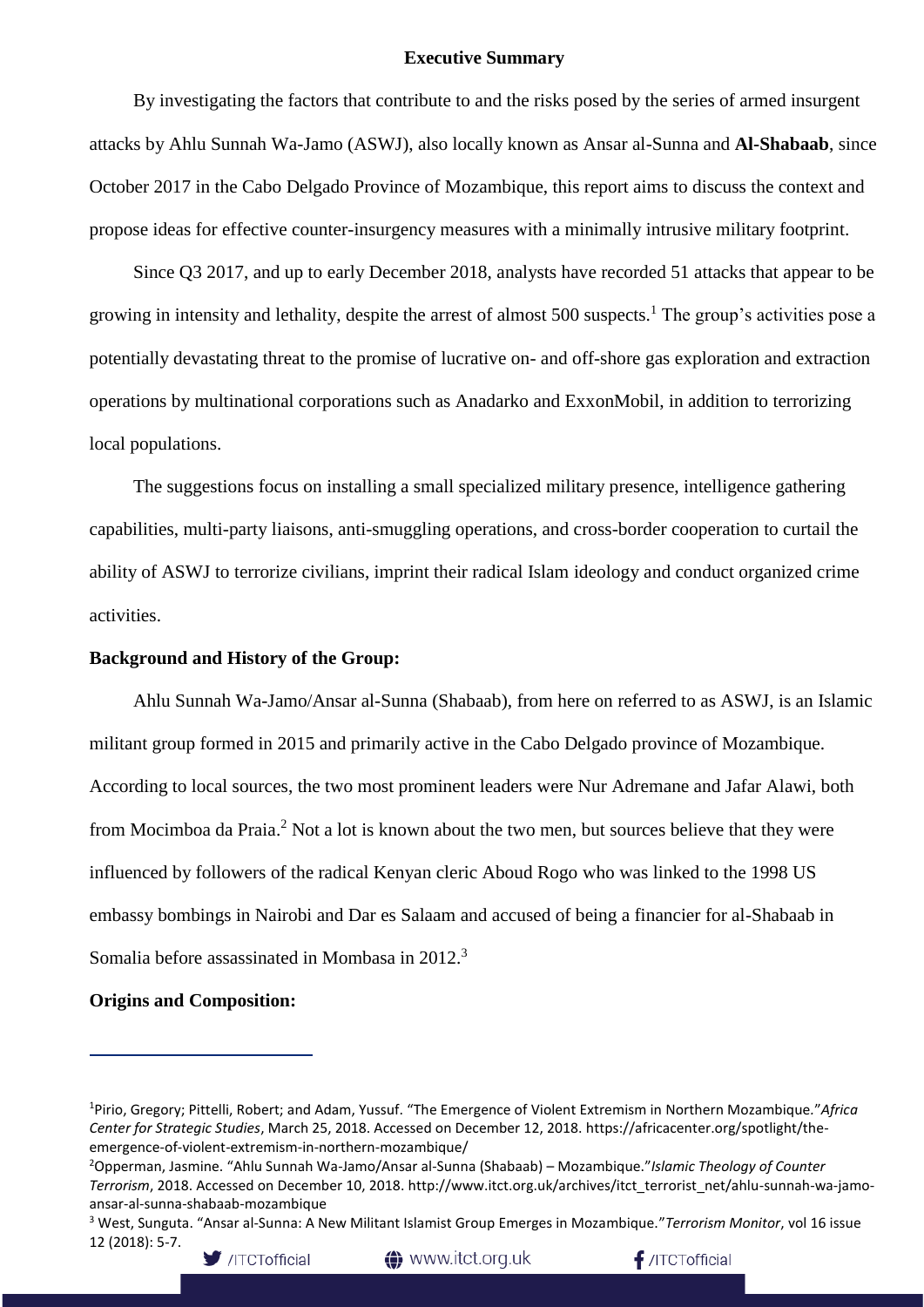After his death, a group of followers migrated south, eventually crossing the Tanzanian border into Mozambique where they attracted young men in the socioeconomically disadvantaged region of Cabo Delgado. With Adremane and Alawi, they frequented local mosques and encouraged youths to leave the government schools and accept "scholarships" to attend madrassas in countries like Sudan and Saudi Arabia where they were radicalized. The group also offered poor and unemployed local people money to participate in the attacks. Members are typically between 20- and 35-years-old and from the Mocimboa da Praia, and nearby districts of Palma, Nangade, and Macomia. The majority of the group are from the Kimwani tribe, an ethnic group that has been socially and economically marginalized, many surviving by informal and illegal trading. Most members speak Portuguese, Kimwane, and Swahili, and, apart from the language barrier, are distrustful of the local police and military, who mostly come from Maputo and different ethnicity. A sizeable number of fighters are from Tanzania, Somalia, and the Great Lakes region, who have migrated in search of better opportunities.

#### **Ideology:**

ASWJ wants to replace government institutions with Sharia-based structures to establish an Islamic State. They reject national and Christian symbols and refuse to negotiate with the Mozambican government. They distinguish themselves by wearing white head turbans, shaving their heads, growing their beards, and wear black pants or robes that are cut off just below the knees. Over time, the group became more radical and formed hidden camps in the area, where members received military training from ex-police and border officers, as well as al-Shabaab fighters from Somalia, Kenya, and Tanzania. Some members also traveled abroad to train at facilities operated by al-Shabaab.

Due to their parallel involvement in criminal activities and ideological pursuits, the question is whether these loosely organized groups should be classified (and treated) as terrorists or as criminal thugs, a distinction that is important to develop a proportionate and effective response. Indications are that their main grievance is economical and cultural marginalization by the Frelimo-controlled

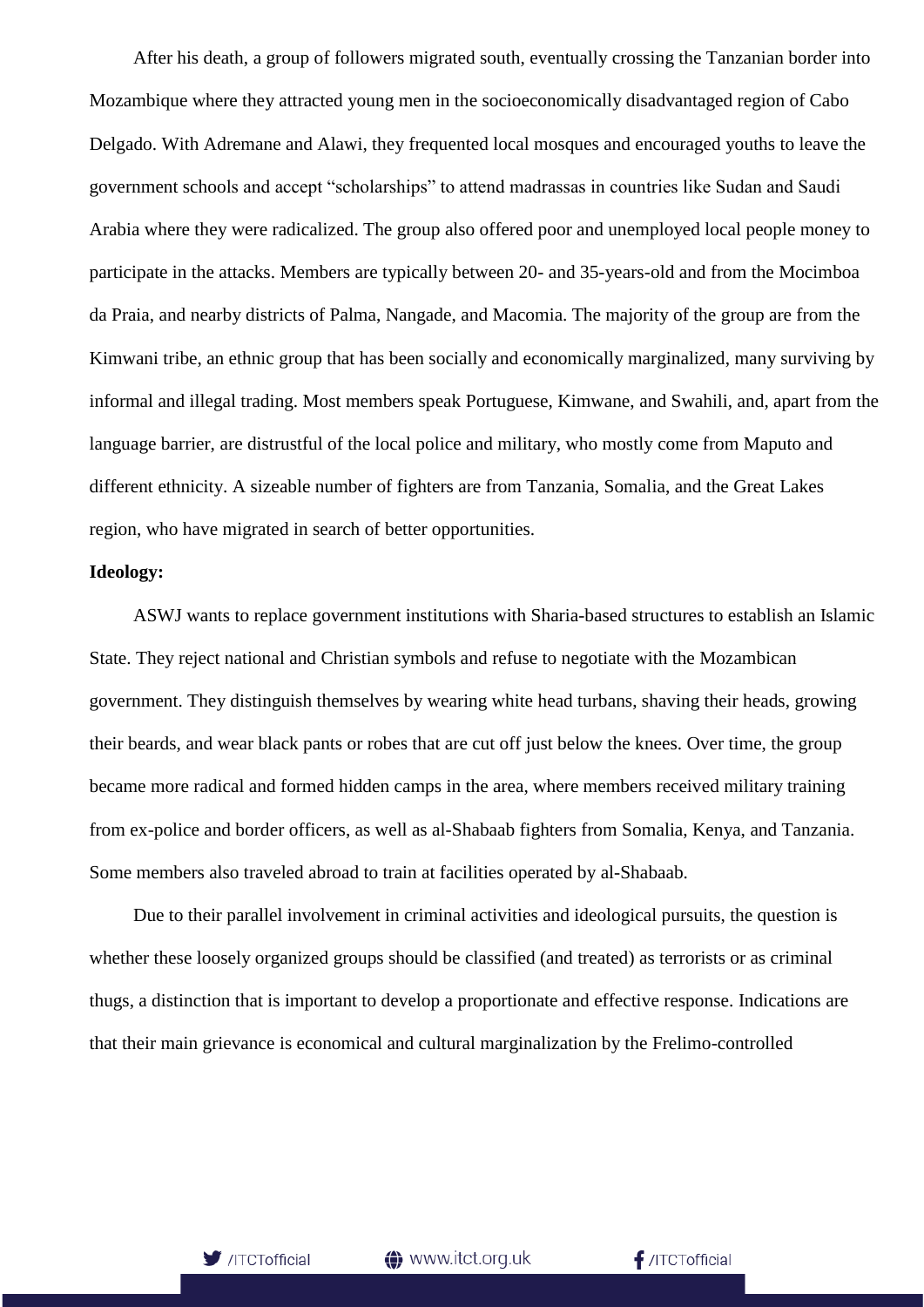government and their business partners. In the process, radical Islam may be used, at least in part, as a pretext to gain following in the pursuit of economic and political emancipation.<sup>4</sup>

Somewhat resembling the Movement for the Emancipation of the Niger Delta (MEND), the ASWJ resent the exploitation of local resources by foreign conglomerates that remind them of the colonial period. Large multinational companies like ExxonMobil and Anadarko have built production facilities in the area, with little benefit to the local population. Most jobs are filled by expatriates from South Africa and elsewhere, while thousands of people have been involuntarily resettled to make the on-shore area available for Anadarko's Area 1 gas development construction.<sup>5</sup> Survival based on the terror-crime nexus is also typical of militant groups functioning in sub-Saharan Africa, including the Lord's Resistance Army (LRA) that uses terror campaigns in part to protect their criminal networks.

Grievances, group identity, and unsophisticated criminal enterprisesto support their livelihood and limited military supplies are all common characteristics of the pre-insurgency stage of the life cycle of an insurgency.<sup>6</sup>Although religious ideas of the group and leader play an important role of people to join an insurgent movement, government action, regional developments, and unemployment finally motivates active participation in almost 90% of recruits.<sup>7</sup>Most join through connections with friends (50%), a religious figure (17%), or family member  $(8\%)$ .<sup>8</sup>Furthermore, around 80% of individuals recruited by a violent extremist group in Africa have an acute sense of grievance toward government and a especially high distrust of the police, military, and politicians and although more than half identify religion as a main reason for joining the group, almost two-thirds report never reading or understanding religious texts.<sup>9</sup>



<sup>4</sup>Guilengue, Fredson G. "Three layers of uncertainty in Mozambique." Rosa Luxemburg Stiftung Southern Africa. *International Politics*, Issue 05/2016. Accessed on December 10, 2018. https://www.rosalux.de/publikation/id/38966/three-layers-ofuncertainty-in-mozambique/

<sup>5</sup>Anadarko. "*Resettlement Plan Draft for Public Disclosure: Mozambique Gas Development Project*." Document No. EA-MZ-SR0000-RRG-U14-00006-27, November 25, 2015.

<sup>6</sup>U.S. Government. "*Guide to the Analysis of Insurgency*," 2012. Accessed on December 12, 2012. Retrieved from https://www.hsdl.org/?view&did=713599

<sup>7</sup> United Nations Development Program. "*Journey to Extremism in Africa: Drivers, Incentives and the Tipping Point for Recruitment*," 2012. Accessed on December 12, 2018. Retrieved from http://journey-to-extremism.undp.org/ 8 Ibid. p. 75.

<sup>&</sup>lt;sup>9</sup>lbid. p. 82.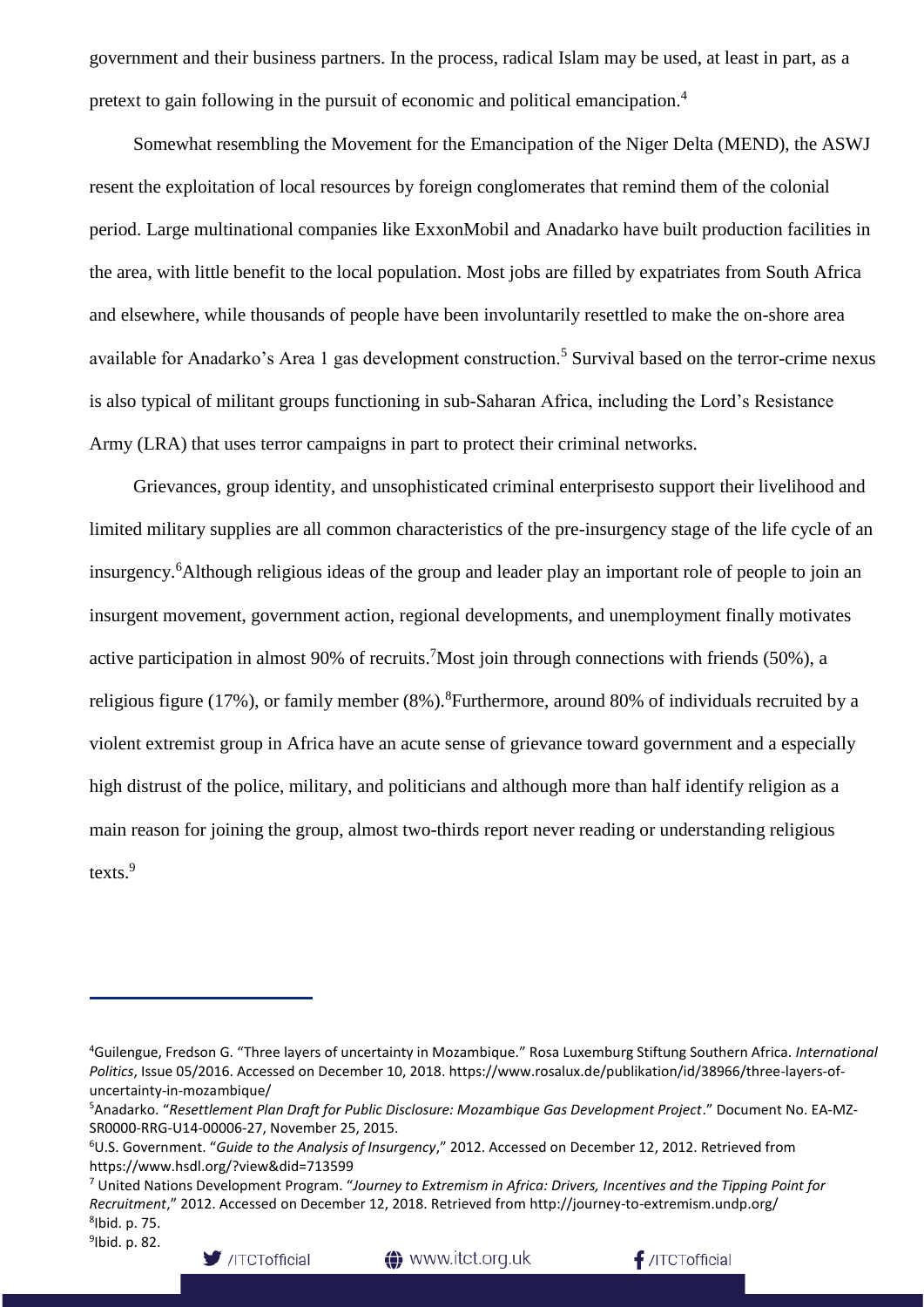#### **Structure and Modus Operandi:**

Although some leaders have been identified by local sources and police, the group is not unified and appeared to be split into as much as 20 cells, with around 20 male members each. The cells are not coordinated and execute low-tech attacks with machetes and a few handguns and AK-47's. Incidents appear to be random in timing and locale, partly driven by revenge against opposition from village elders and clerics and looting of property. Male fighters enter the village first, kill or drive those who resist out before sending female companions to gather belongings and then setting structures alight.

#### **Funding:**

The ASWJ survives by looting, illegal ivory trade, heroin trafficking, and selling contraband.<sup>10</sup> To date, there has been no indication of external funding, although there is some speculation about an informal connection with Somalian-based al-Shabaab and that oil producers like Saudi Arabia have an incentive to delay mining of the sizeable gas fields alongside the coast of Cabo Delgado that will make Mozambique the third largest exporter of liquified natural gas (LNG) worldwide.

Geographical Distribution of Attacks

The first attack attributed to the group was in Mocimboa da Praia, a port town in the northern part of Cabo Delgado Province, on October 5, 2017, when an armed group of about 30to 40 men attacked three police stations at dawn, including the district command post, and started a siege that lasted 48 hours and left two police officers and 14 attackers dead, with five more policemen injured.<sup>11</sup> Police made 52 arrests in the following week,and some detainees claimed that they were promised 2,500 meticais (40 dollars) to participate.<sup>12</sup>Up to November 30, 2018, and including this incident, the ACLED database listed 51 attacks against civilians and battles and skirmishes between the ASWJ and government police and military forces.<sup>13</sup> There were fatalities in 36 of these events, totaling 146. The attacks appear to

https://www.acleddata.com/dashboard/

**t** www.itct.org.uk

<sup>10</sup>Fabricius, Peter. "Mozambique's Apparent Islamist Insurgency Poses Multiple Threats."*Institute for Security Studies*, November 20, 2018. Accessed on December 12, 2018. https://issafrica.org/iss-today/mozambiques-apparent-islamistinsurgency-poses-multiple-threats

<sup>11</sup>Fabricius, Peter. "Is Another Boko Haram or al-Shabaab Erupting in Mozambique?"*Institute for Security Studies*, June 14, 2018. Accessed on December 12, 2018. https://issafrica.org/iss-today/is-another-boko-haram-or-al-shabaab-erupting-inmozambique

<sup>12</sup>Frey, Adrian. "Police in Control of Mocimboa da Praia – AIM Report."*Club of Mozambique*, October 8, 2017. Accessed on December 13, 2018. https://clubofmozambique.com/news/police-in-control-of-mocimboa-da-praia-aim-report/ <sup>13</sup>The Armed Conflict Location & Event Data Project (ACLED). Accessed December 10, 2018.

<sup>/</sup>ITCTofficial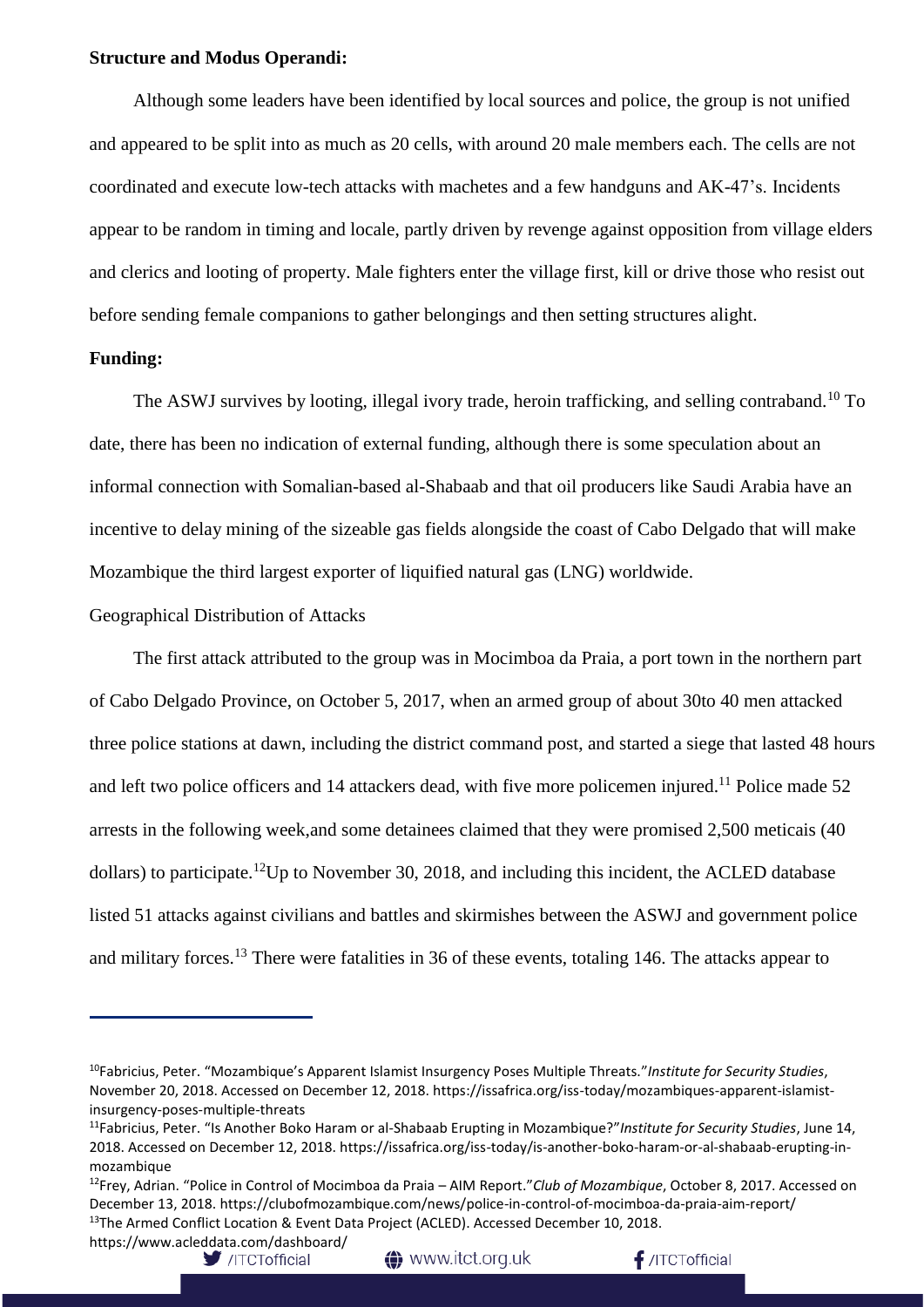become more brazen and violent, with two of the most recent incidents on November 23 in Chicuia Velha village, Nangade district and September 20 in Piquewe village, Macomia district, resulting in the deaths of 12 and 14 civilians respectively.

Geographically, the attacks started in Mocimboa da Praia; subsequent attacks were concentrated to the south, staying alongside the coast toward Pangane and Quisanga. The next group of attacks primarily took place north of Mocimboa da Praia, all the way to Palma, which is where the on-shore Area 1 facility of Anadarko is situated. As a result, employees were prohibited from leaving the compound for a period. After that, the later attacks moved inland to the Nangade district.

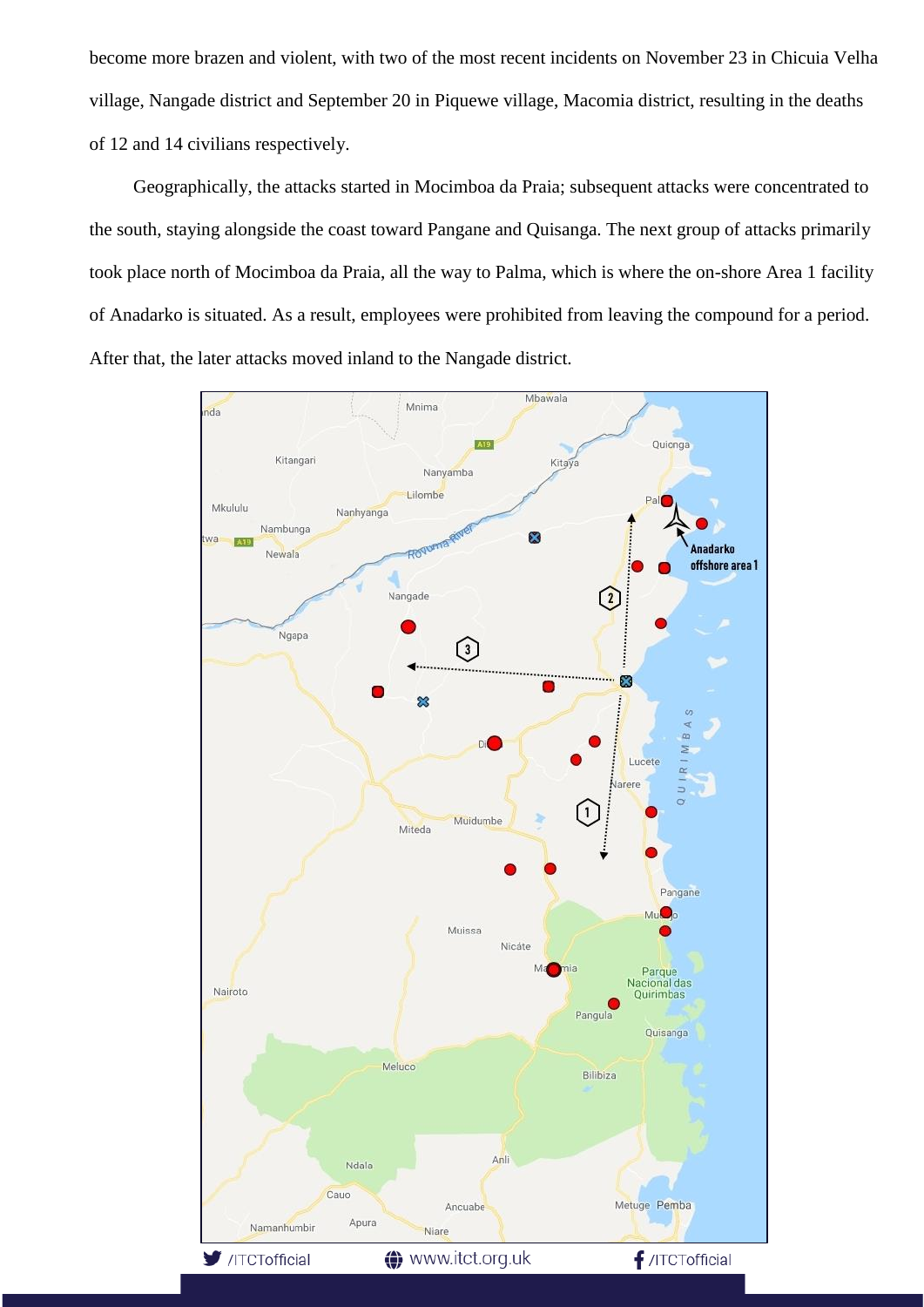#### Figure 1: *Geographical Distribution of Attacks (source: Joan Swart, Google Maps)*

Although it is believed that several uncoordinated groups are committing the attacks in different regions, it is possible that some the same ringleaders are moving to new areas when the pressure from law enforcement increases, attracting young local men there to join. For instance, on December 10, a 30-yearold man, Mustafa Suale Machinga, suspected of leading the recent attacks in the Nangade area was arrested with the help of the local community. He is ex-military with a  $12<sup>th</sup>$ -grade education obtained at a school in Mocimbao da Praia.<sup>14</sup> Locals believed that he recruited about 50 young boys from the area to join his group.

#### **Timeline of Attacks:**

Referring to Figure 2, after the first siege in Mocimbao da Praia, the attacks stayed relatively small regarding damage and loss of life and less frequent than recently. The first attack to claim more than ten civilian lives occurred on April 15, 2018, in Diaca Velha, close to the border with the Nangade district when insurgents attacked the village and stole food. The use of violence appears to increase in attacks immediately after skirmishes with and raids of police and military forces. Where nine events were registered in the last three months of 2017, and 11 from January to April 2018, the intensity and frequency increased significantly thereafter, with 23 attacks in May and June 2018, again grouped around several battles with local police units in the regions of Nangade and Palma. It is also from around this time that the destruction of property escalated. Attackers burned almost 600 homes and structures down in attacks during June to November 2018.

<sup>14</sup>All Africa. "Mozambique: Alleged Leader of Nangade Insurgents Captured."*Agencia de Informacao de Mocambique*. Accessed on December 10, 2018. https://allafrica.com/stories/201812110032.html<br>//TCTofficial **(1)** WWW.itct.org.uk/ /ITCTofficial /ITCTofficial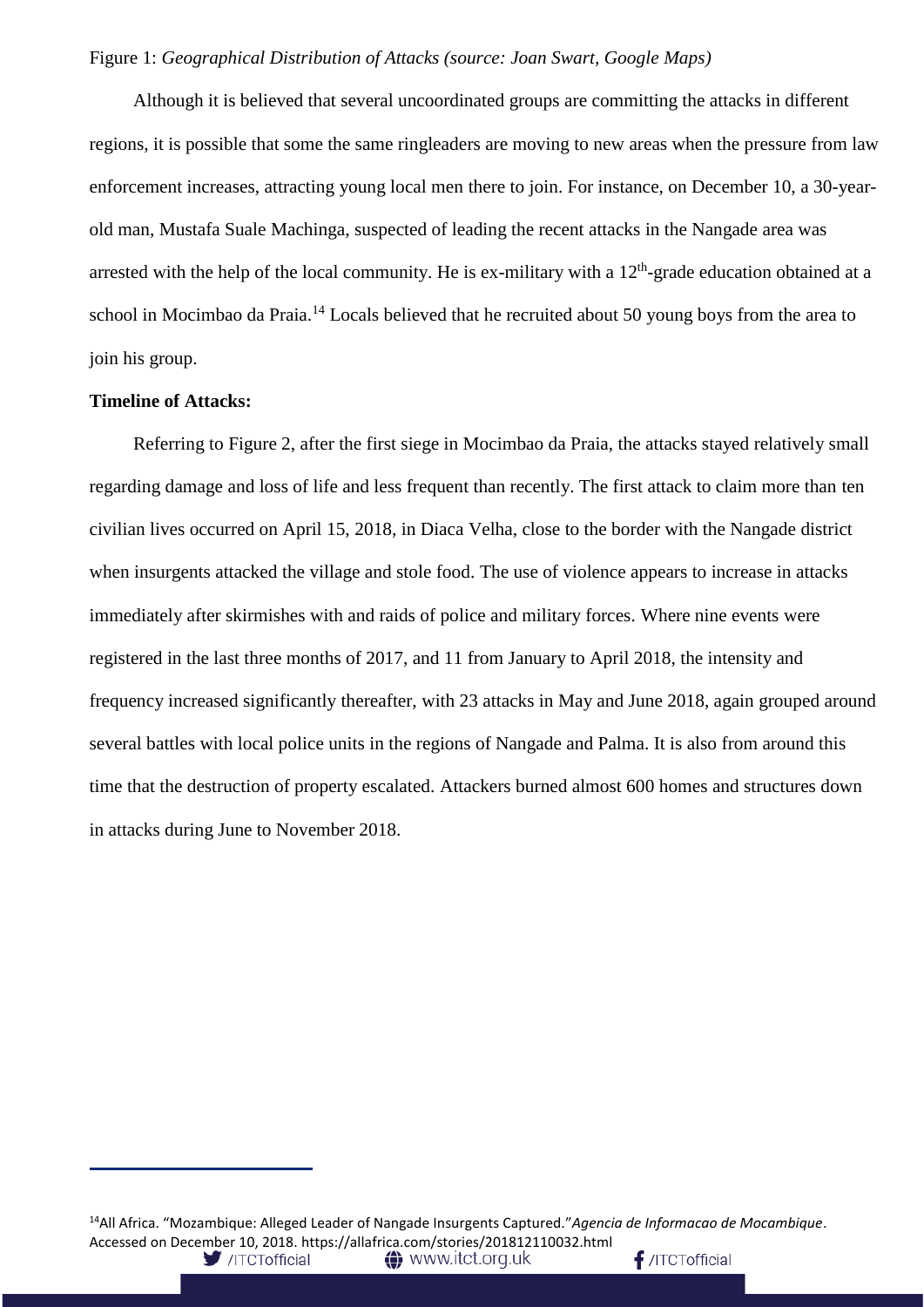

Figure 2: *Timeline of Attacks (source: Joan Swart, Excel)*

| <b>Legend</b> | <b>Meaning</b>                                     |
|---------------|----------------------------------------------------|
|               | No fatalities – civilian attack                    |
|               | One to nine fatalities – civilian<br><b>attack</b> |
|               | Ten or more fatalities – civilian<br>attack        |
|               | <b>Battle with police or military</b>              |
|               | <b>Arrests or surrenders</b>                       |

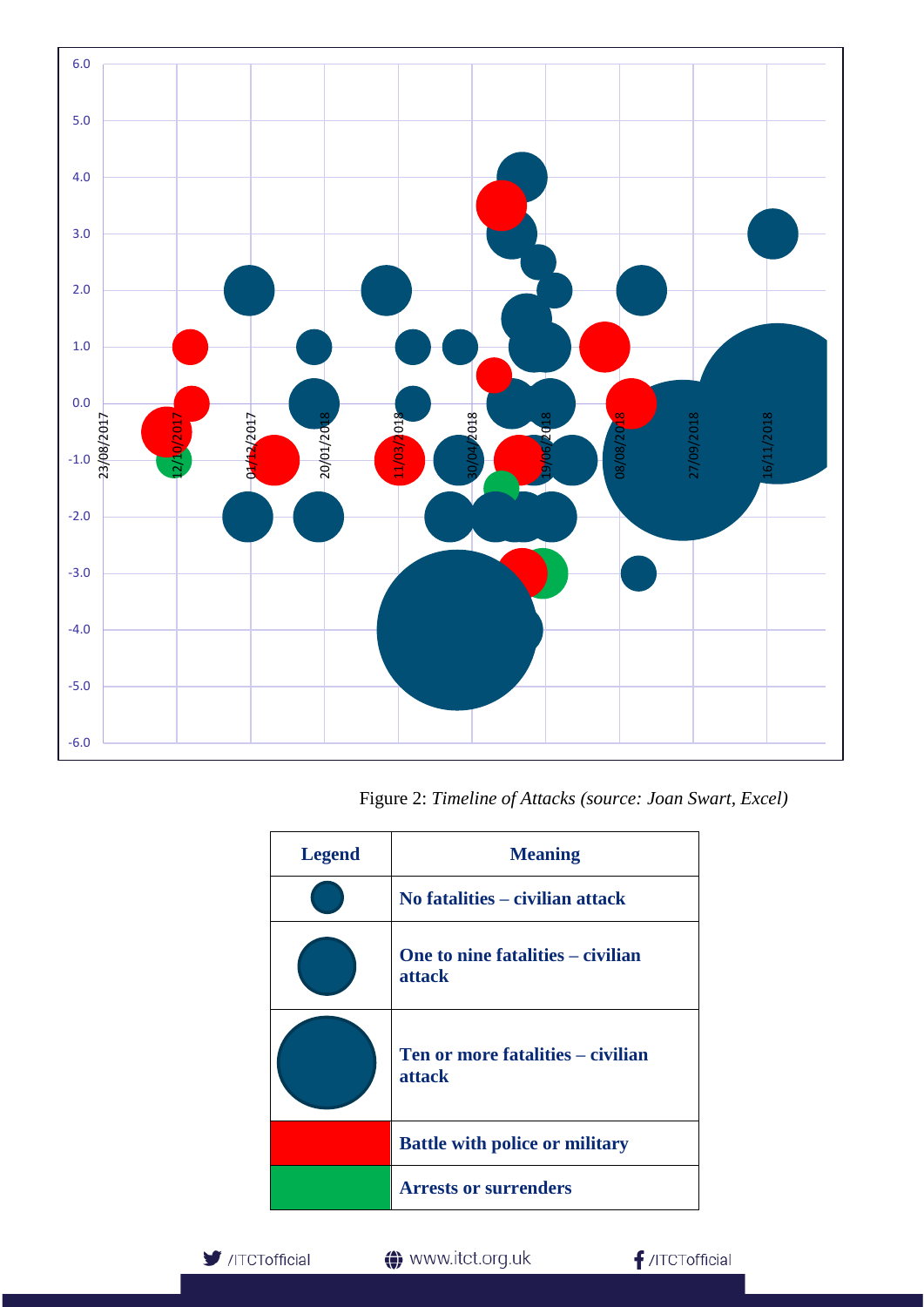Another noticeable pattern is an increase in the level of violence in the latest spate of incidents that took place from September 2018 to date. On May 27, 2018, 10 people were beheaded in the cities of Olumbi and Monjane, near Palma, during the night of June 4, 2018, seven civilians were decapitated with machetes and 164 houses torched,<sup>15</sup> while, on September 20, 2018, 14 villagers were killed in Piquewe, Macomia district and 55 homes burned down.<sup>16</sup> Therefore, regarding the timeline, despite a lull in attacks in August and September, ASWJ has resumed their activities, more brazen and violent than before.

#### **Key Issues and Environmental Factors:**

Although much of the local and regional reporting focus on a single narrative context, the driving forces behind the formation and growth of ASWJ are much more complex, involving socioeconomic grievances and external influences.

- Socioeconomic Cleavage. Compared to Maputo, the economic center of Mozambique, Cabo Delgado is a poor province with high unemployment. Communities feel excluded from economic and political participation, which is exacerbated by the settlement of large multinational oil and gas companies in the region without visible benefit to the local people.
- Cultural Factors. The 2.3-million-strong population of Cabo Delgado is made up of different ethnic groups, including the Makwa, Makonde, and Mwini. In addition to cultural and linguistic differences, there remains a north versus south historical friction between the Frelimo and Renamo movements, which causes further division with the government and military based (and manned) from the south.
- Cross-Border Influences. Fighters, contraband, and weapons crossing the porous 800 km border between Tanzania and Mozambique is a problem and although there are only two official border crossings – the unity bridge at Negomano and a ferry at Namoto – the Ruvuma River can be crossed illegally by boat elsewhere or by bribing officials. Many of the more experienced fighters of ASJW are believed to come from Tanzania and further north.

<sup>15</sup> AFP. "Seven Hacked to Death by Suspected Jihadists in Mozambique."*The Citizen*. Accessed on December 10, 2018. https://citizen.co.za/news/news-world/1946323/seven-hacked-to-death-by-suspected-jihadists-in-mozambique/ <sup>16</sup>AFP. "12 Killed as Jihadists Attack Village in North Mozambique."*Daily Mail*. Accessed on December 10, 2018. https://www.dailymail.co.uk/wires/afp/article-6193313/12-killed-jihadists-attack-village-north-Mozambique.html/ITCTofficial **A** www.itct.org.uk  $f$ /ITCTofficial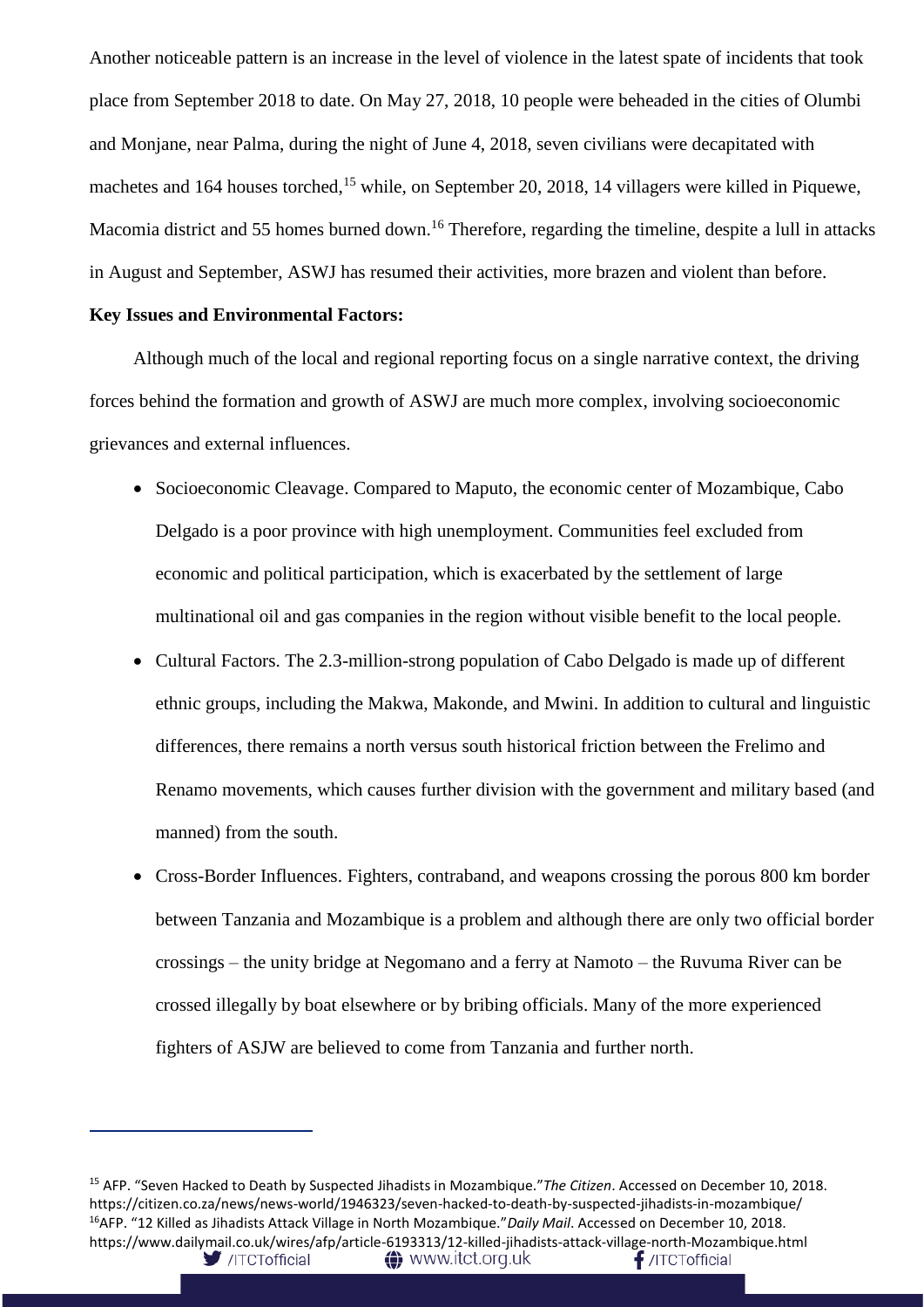- Crime-Grievance Nexus. Named East Africa's heroin coast, drugs and other contraband (e.g., ivory, timber, and rubies) come in by sea or land across the Tanzania-Mozambique border, mainly on the way to Maputo and South Africa. Police and government officials are often involved, and crime lords lure young unemployed men into their networks with monetary incentives, thereby enabling extremists to move and operate freely.<sup>17</sup>
- Geographical Factors. Cabo Delgado Province is divided into 16 districts.At 24.7 persons per square kilometer, the province of Cabo Delgado is the 4<sup>th</sup> least populated of the ten provinces.<sup>18</sup>The largely uninhabited landscape is characterized by wetlands, undulating hills and ridges, and flat-bottomed valleys, speckled with small villages and settlements. Cabo Delgado has a tropical savanna climate with a wet season from October to March. Combined, these factors make reconnaissance challenging.
- Role of Foreign Business. The combination of wealthy multinational corporations settling into areas where communities are disadvantaged, corrupt government officials, and enjoying no benefits of the developments increase the grievance of the local population.

#### **Threat Assessment:**

The insurgent attacks by ASWJ are growing in intensity and frequency and pose a severe threat to social stability and economic growth potential in the region and country as a whole.

- 1. Using low-tech attacks until now (e.g., machetes, arson, and a few AK-47s), the military capability of ASWJ remains low but can be increased unexpectedly with external funding and resources. There is a high risk that the group will be hijacked by a larger, well-established group, most likely the Islamic State or al-Shabaab, both of whom already have a presence in Mozambique and some connection to ASJW, although still tenuous.<sup>19</sup>
- 2. The presence of foreign PMC's is equally concerning. According to multiple sources, Erik Prince's Frontier Services Group (FSG) and PMC Wagner have already set up base in the

<sup>19</sup> European Institute of Peace [EIP]. "*The Islamic State in East Africa*." Brussels, Belgium: EIP, 2018.

<sup>17</sup> Hanlon, Joseph. "How Mozambique's Smuggling Barons Nurtured Jihadists."*BBC News*. Accessed on December 12, 2018. https://www.bbc.com/news/world-africa-44320531

<sup>18</sup> Geo-Ref.net data. Accessed on December 7, 2018 at http://www.geo-ref.net/en/moz.htm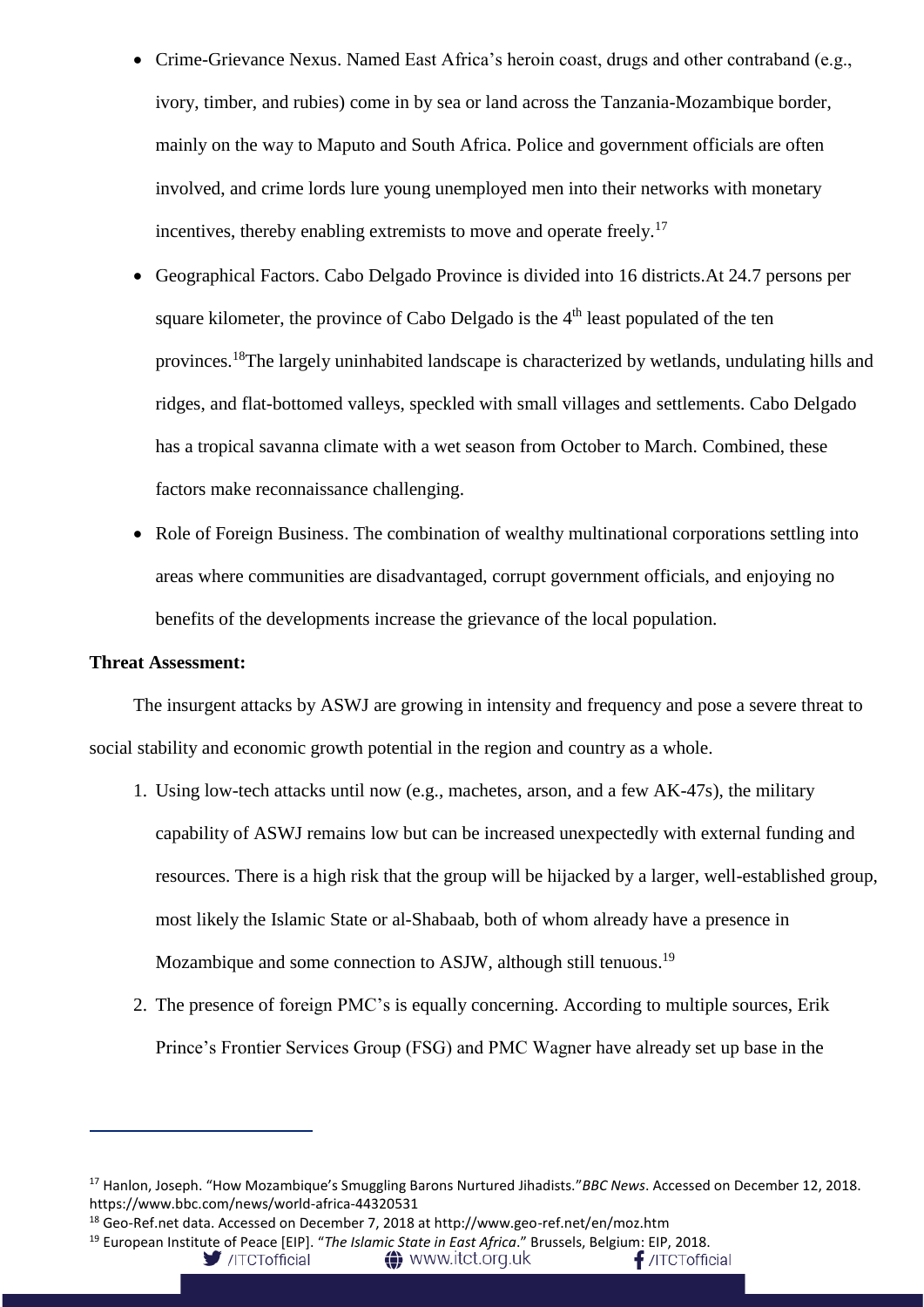country, tendering for a government military contract. Their involvement will most likely escalate the fragile situation and encourage an intractable conflict.

- 3. Although the ASWJ has operated under the guise of wanting to establish an Islamic Caliphate based on Sharia law, socioeconomic grievances play an important role, especially in attracting followers.
- 4. The Mozambique government is vulnerable as it is considered a fragile state, basically under guardianship of the International Monetary Fund (IMF) and World Bank and relies heavily on the prospect of future wealth obtained from foreign investments to extract the natural gas reserves in Cabo Delgado that will make the country the third largest exporter of LNG worldwide.
- 5. The Mozambican defense budget is low and shrinking. The country does not have much counterterrorism and anti-insurgency capability, both in expertise and equipment. The temptation to get outside help is great, but the risk that the external (mercenary) forces will become entrenched is equally high, thereby increasing the pushback already made against the cultural makeup and reported humans' rights abuses of the government forces.
- 6. The insurgency is at a point where escalationin terms of external influences, resources and funding, revenge, and ideological and other aspirations will not be unexpected. To date, foreign interests have not been targeted, but in such a scenario, kidnappings of foreign nationals and attacks on foreign installations and interests are very likely.

With immediate and swift action, most risks can be mitigated. A delay in action or escalation by the government will likely have dire and preventable consequences.

#### **Options and Recommendations:**

The recommended options address the threat of violent attacks by military intervention, but, more importantly, concurrently involve intelligence gathering, coordinated plans with cross-border agencies, and engagement with stakeholders in the community, government, and business. Such an approach covers all the bases of the COIN strategy, a comprehensive guide to counterinsurgency developed by the United

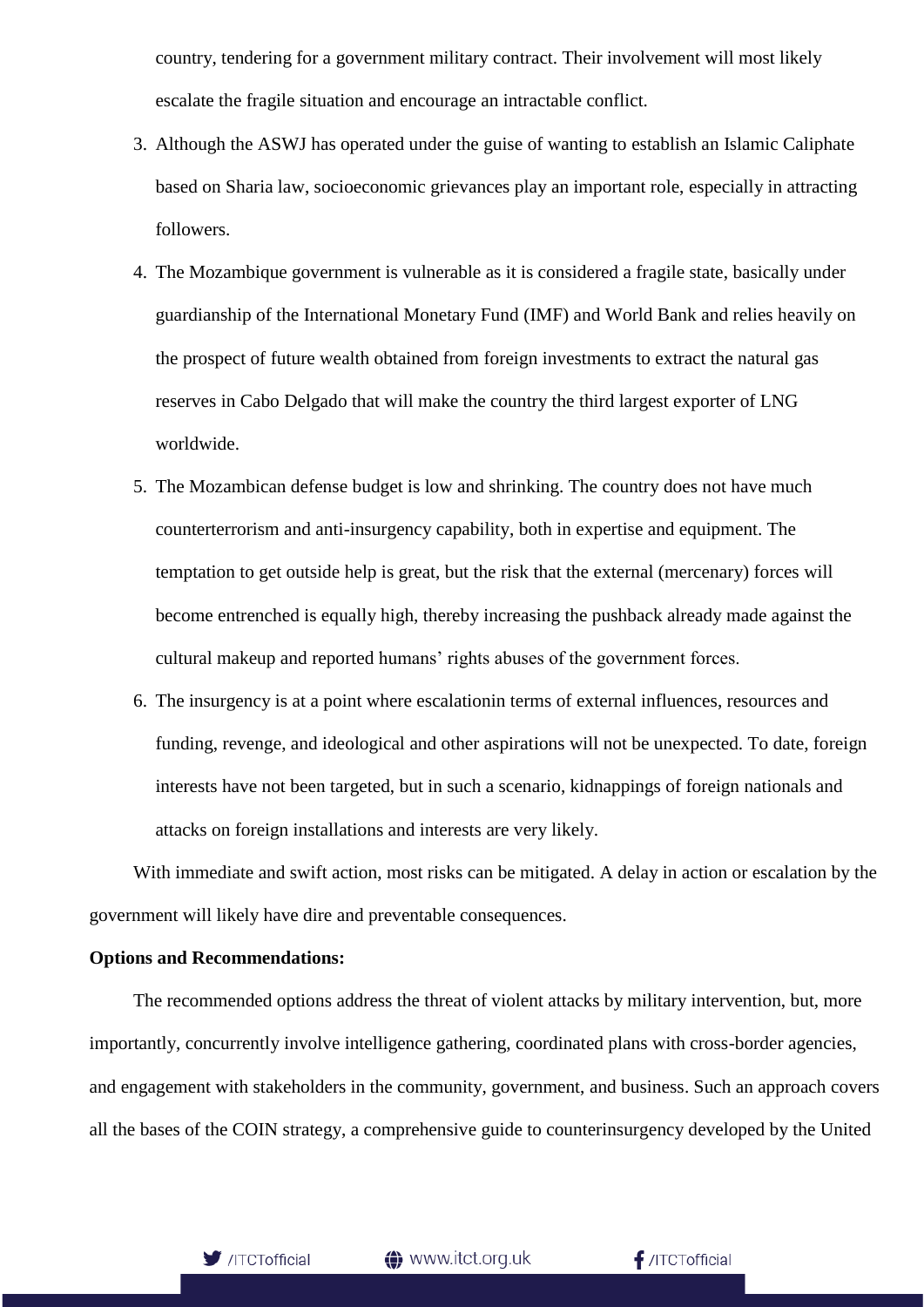States Government, which proposes an approach that blends military, humanitarian, economic, and political responses to sustainably resolve an insurgency.<sup>20</sup>

- 1. Establish a central military command post at the Mocimboa da Praia airfield and two intelligence outposts at the government offices in Palma and Nangade towns, forming a radius of approximately 100 km. Unity command of a central agency is vital in complex and fluid military situations. The central command should have two to three specialized strike units and support personnel totaling about 50. Two intelligence officers able to mingle and converse with the local population should be based at each outpost. The central command should be equipped with a few fixed-wing ISR (Intelligence, Surveillance, and Reconnaissance) aircraft supporting at least two medium and two light utility helicopters, possibly backed by a surveillance drone and high-tech radar, all of which are part of the current capability of the Mozambique Defense Force.
- 2. Use the intelligence capability at the command center and outposts, liaisons with community representatives, and other sources to identify and target ringleaders for the group. Also, good intelligence should inform of imminent attacks, how the insurgents are supplied, where they keep their weapons, and how they recruit. $2<sup>1</sup>$
- 3. Appoint a multi-party liaison committee with representatives from private business, community leaders, and government to assess risks and discuss interventions on a monthly basis.
- 4. Identify at-risk targets of strategic and economic value and develop plans with stakeholders to safeguard it, including tourist-frequented places, military, police, and government installations, and business infrastructure, focusing on the north-eastern areas of Cabo Delgado.
- 5. Set up a cross-border cooperation plan with Tanzanian authorities to share intelligence and coordinate anti-smuggling and counter illegal migration across the porous Tanzania-Mozambique border.

**4** www.itct.org.uk

 $f$ /ITCTofficial

<sup>20</sup>Bureau of Political-Military Affairs. "*U.S. Government Counterinsurgency Guide*." Washington, DC: Department of State, U.S. Government, January 2009.

<sup>21</sup>Reamer, Kevin. "The Importance of Intelligence in Combating a Modern Insurgency." *Journal of Strategic Security*, vol 2 issue 2: 73-90. doi:10.5038/1944-0472.2.2.3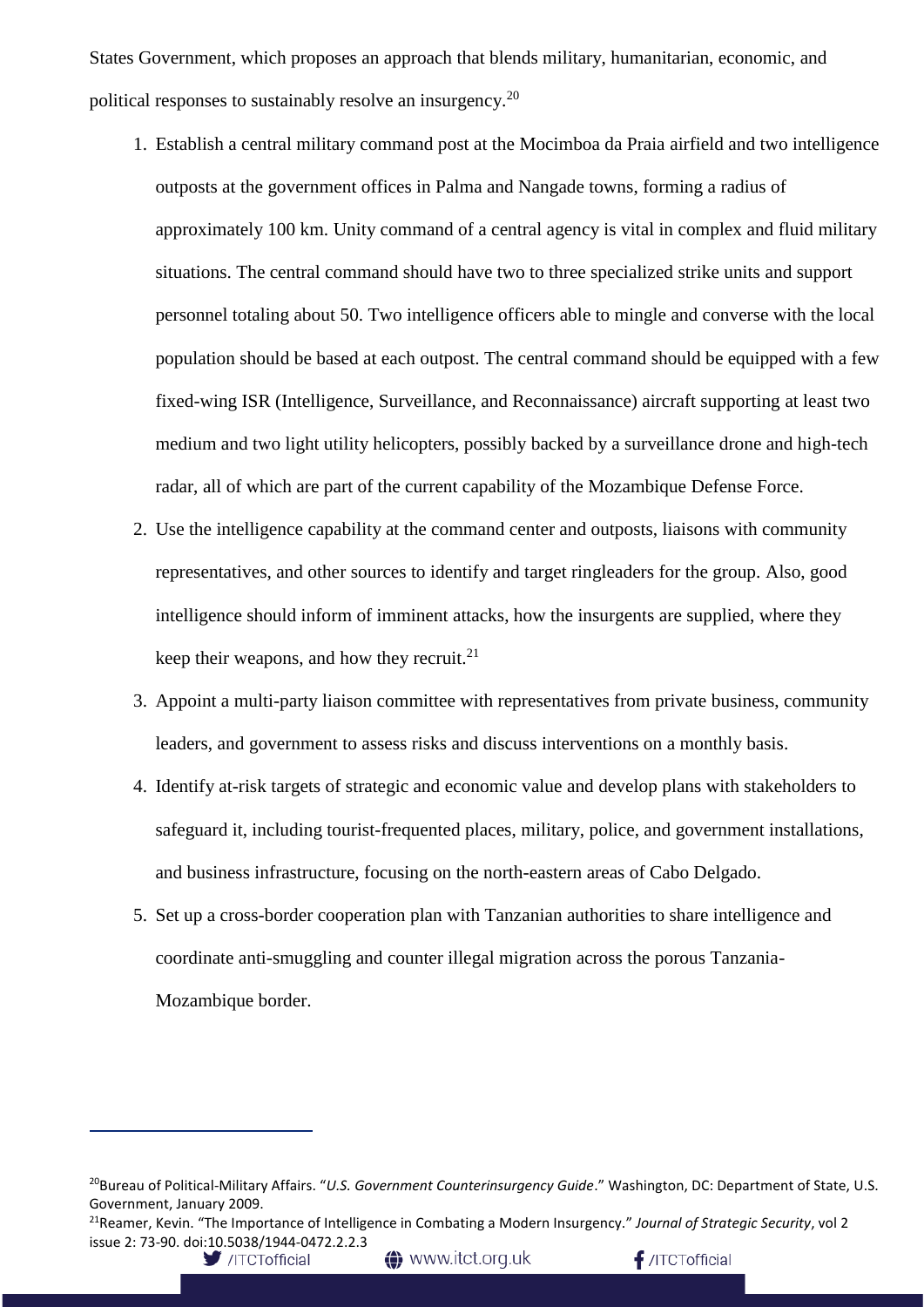- 6. Investigate the viability of skills development and employment creation among youths in the affected areas.
- 7. Identify and provide for the most immediate needs of humanitarian relief and essential services in the affected and at-risk communities, focusing on the districts of Palma, Mocimboa da Praia, and Nangade. A well-designed and -executed aid strategy effectively support "accurate and effective military operations."<sup>22</sup>
- 8. Government and the prosecuting agency have to demonstrate the commitment to initiate disciplinary action and prosecution against any known acts of bribery and corruption.

These recommendations are designed to manage the threat of violence with proportional military responses, while engaging in non-military engagements to improve the conditions on the ground, especially for the unemployed youths who are the targets of the insurgent ringleaders.

#### **Risk of the Options:**

The risks of the options could be contained if the focus is on the development and inclusion of local communities as much as is possible and military action is used proportionately (minimally, as required to contain an imminent attack). The risk is that excessive force used by military personnel, which, as has already happened, typically causes an intensified response, including alienation of already disadvantaged youths in the communities. Involvement of external forces is also very likely to escalate the violence. Another risk is that diplomatic and development options take time to show results, which may further frustrate local people. The organized crime component also involves multiple and deep layers of society and authorities and will be difficult to curtail.

#### **Conclusion:**

This report recommends community and private business engagement, skills development, and employment creation actions supported by proportionate military interventions in the Cabo Delgado Province of Mozambique to counter and curtail the ongoing violence perpetrated by the Ahlu Sunnah Wa-Jamo (ASWJ) insurgents. Inclusivity of local communities should take preference in engagement

<sup>22</sup>Pechenkina, Anna O., and Bennett, D. Scott. "Violent and Non-Violent Strategies of Counterinsurgency."*Journal of Artificial Societies and Social Stimulation*, vol 20 issue 4: 1-25. doi:10.18564/jasss.3540 $f$ /ITCTofficial /ITCTofficial **△** www.itct.org.uk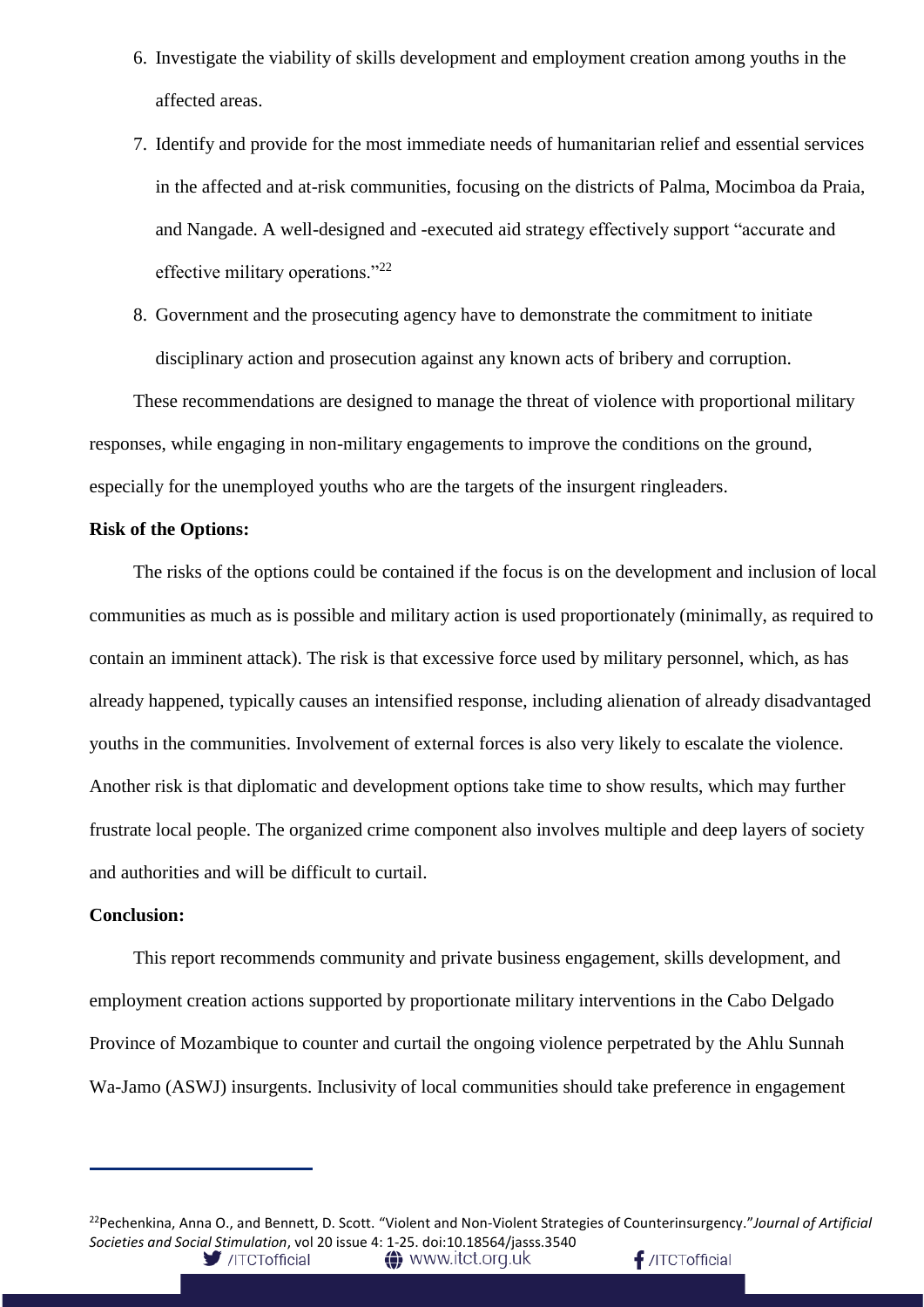plans while preventing foreign private military contractors from playing a role. A heavy-handed military approach runs a significant risk of blowback, increasingly violent reprisal attacks, and attracting funding and assimilation by larger, better organized and equipped insurgent groups like al-Shabaab from Somalia and the Islamic State.

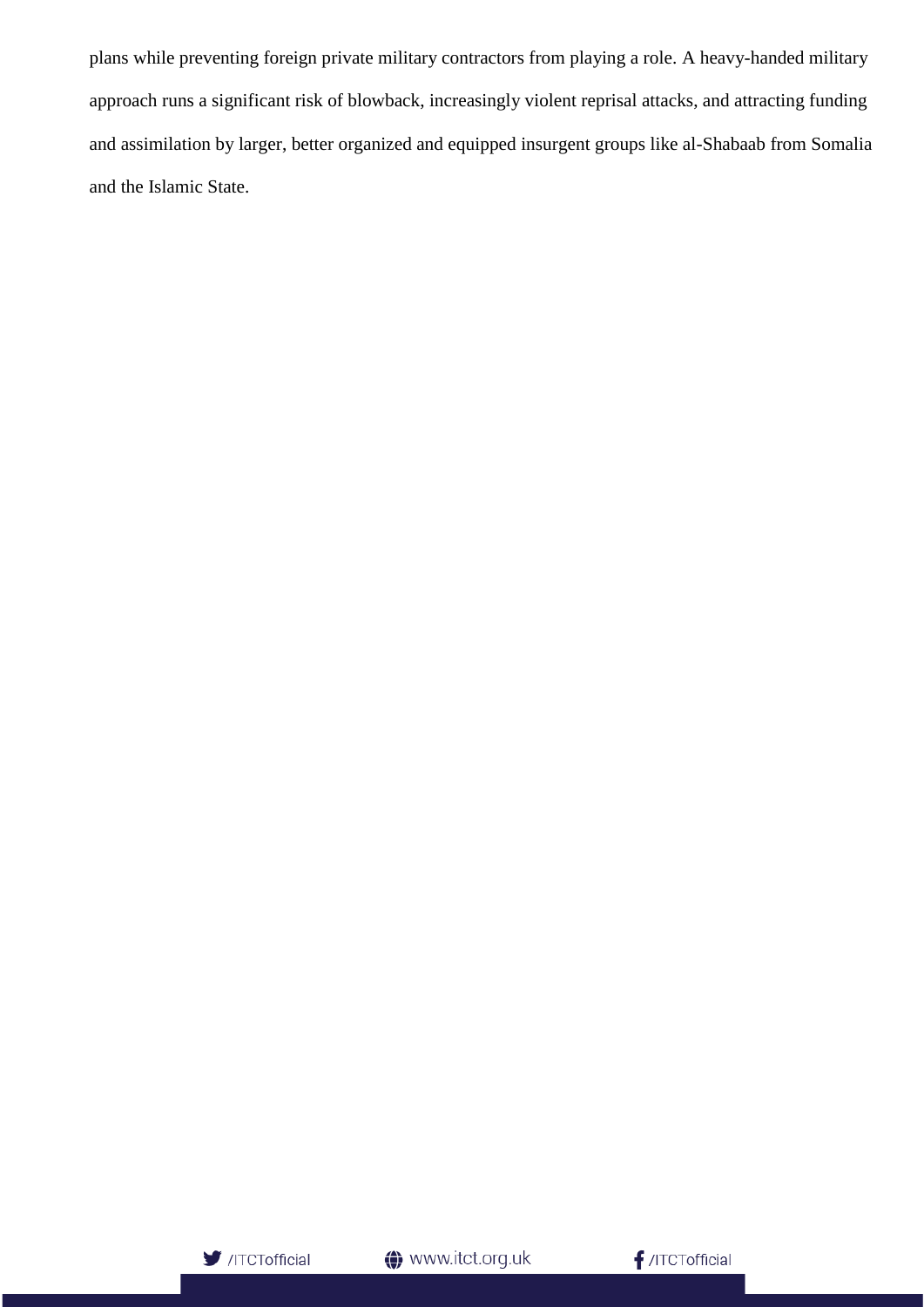#### **Bibliography**

AFP. "12 Killed as Jihadists Attack Village in North Mozambique."*Daily Mail*. Accessed on December 10, 2018. https://www.dailymail.co.uk/wires/afp/article-6193313/12-killed-jihadists-attack-village-north-Mozambique.html

AFP. "Seven Hacked to Death by Suspected Jihadists in Mozambique."*The Citizen*. Accessed on December 10, 2018. https://citizen.co.za/news/news-world/1946323/seven-hacked-to-death-bysuspected-jihadists-in-mozambique/

All Africa. "Mozambique: Alleged Leader of Nangade Insurgents Captured."*Agencia de Informacao de Mocambique*. Accessed on December 10, 2018. https://allafrica.com/stories/201812110032.html Anadarko. "*Resettlement Plan Draft for Public Disclosure: Mozambique Gas Development Project*."

Document No. EA-MZ-SR0000-RRG-U14-00006-27, November 25, 2015.

European Institute of Peace [EIP]. "*The Islamic State in East Africa*." Brussels, Belgium: EIP, 2018.

Fabricius, Peter. "Is Another Boko Haram or al-Shabaab Erupting in Mozambique?"*Institute for Security Studies*, June 14, 2018. Accessed on December 12, 2018. https://issafrica.org/iss-today/is-another-bokoharam-or-al-shabaab-erupting-in-mozambique

Fabricius, Peter. "Mozambique's Apparent Islamist Insurgency Poses Multiple Threats."*Institute for Security Studies*, November 20, 2018. Accessed on December 12, 2018. https://issafrica.org/isstoday/mozambiques-apparent-islamist-insurgency-poses-multiple-threats

Frey, Adrian. "Police in Control of Mocimboa da Praia – AIM Report."*Club of Mozambique*, October 8,

2017. Accessed on December 13, 2018. https://clubofmozambique.com/news/police-in-control-ofmocimboa-da-praia-aim-report/

Guilengue, Fredson G. "Three layers of uncertainty in Mozambique." Rosa Luxemburg Stiftung Southern Africa. *International Politics*, Issue 05/2016. Accessed on December 10, 2018.

https://www.rosalux.de/publikation/id/38966/three-layers-of-uncertainty-in-mozambique/

Hanlon, Joseph. "How Mozambique's Smuggling Barons Nurtured Jihadists."*BBC News*. Accessed on

December 12, 2018. https://www.bbc.com/news/world-africa-44320531

Opperman, Jasmine. "Ahlu Sunnah Wa-Jamo/Ansar al-Sunna (Shabaab) – Mozambique."*Islamic* 

*Theology of Counter Terrorism*, 2018. Accessed on December 10, 2018.



**1** www.itct.org.uk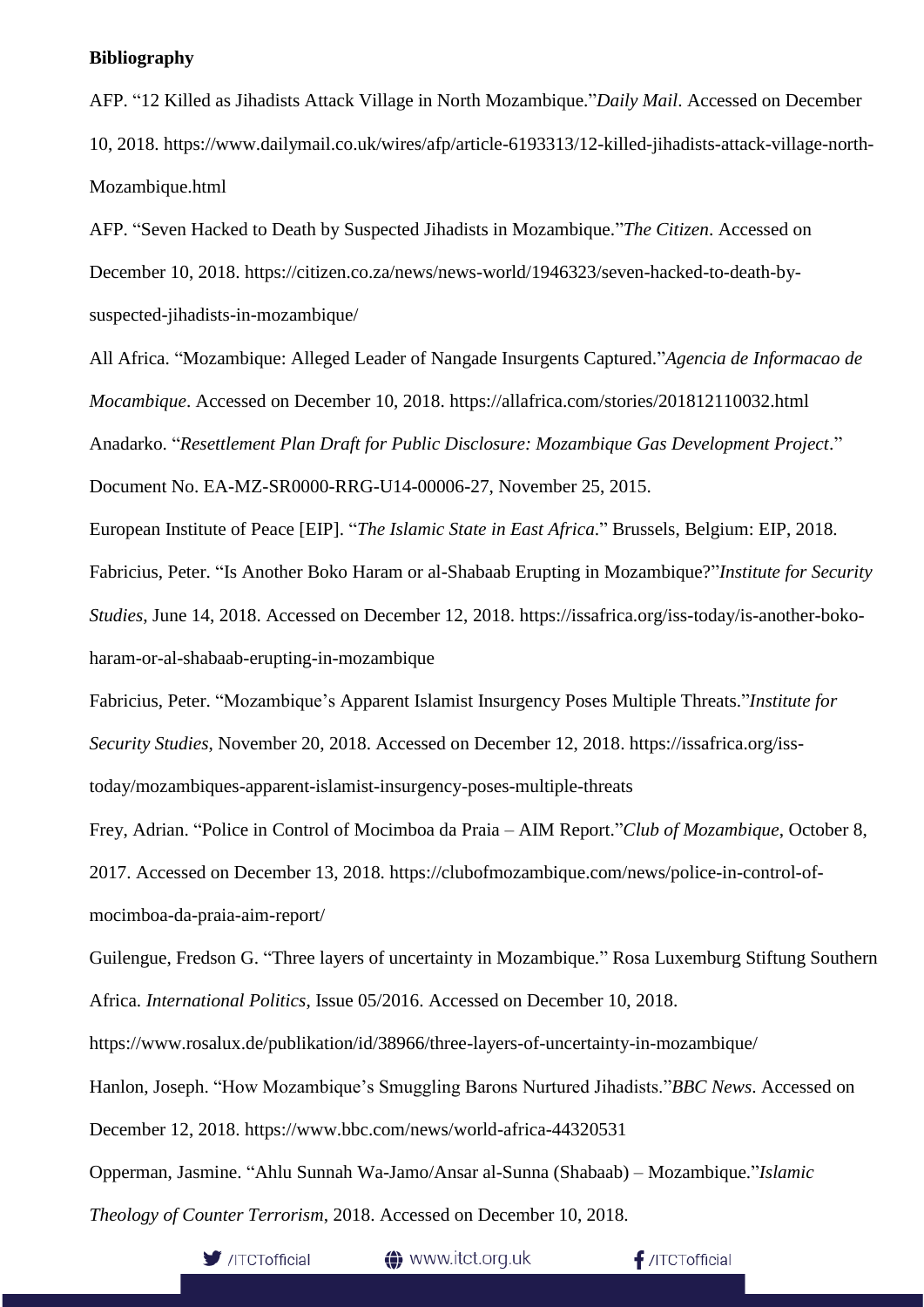http://www.itct.org.uk/archives/itct\_terrorist\_net/ahlu-sunnah-wa-jamo-ansar-al-sunna-shabaabmozambique

Pechenkina, Anna O., and Bennett, D. Scott. "Violent and Non-Violent Strategies of Counterinsurgency."*Journal of Artificial Societies and Social Stimulation*, vol 20 issue 4: 1-25. doi:10.18564/jasss.3540

Pirio, Gregory; Pittelli, Robert; and Adam, Yussuf. "The Emergence of Violent Extremism in Northern Mozambique."*Africa Center for Strategic Studies*, March 25, 2018. Accessed on December 12, 2018. https://africacenter.org/spotlight/the-emergence-of-violent-extremism-in-northern-mozambique/ Reamer, Kevin. "The Importance of Intelligence in Combating a Modern Insurgency."*Journal of Strategic Security*, vol 2 issue 2: 73-90. doi:10.5038/1944-0472.2.2.3

United Nations Development Program [UNDP]. "*Journey to Extremism in Africa: Drivers, Incentives and the Tipping Point for Recruitment*," 2012. Accessed on December 12, 2018. Retrieved from http://journey-to-extremism.undp.org/

U.S. Government. "*Guide to the Analysis of Insurgency*," 2012. Accessed on December 12, 2012. Retrieved from https://www.hsdl.org/?view&did=713599

West, Sunguta. "Ansar al-Sunna: A New Militant Islamist Group Emerges in Mozambique."*Terrorism Monitor*, vol 16 issue 12 (2018): 5-7.